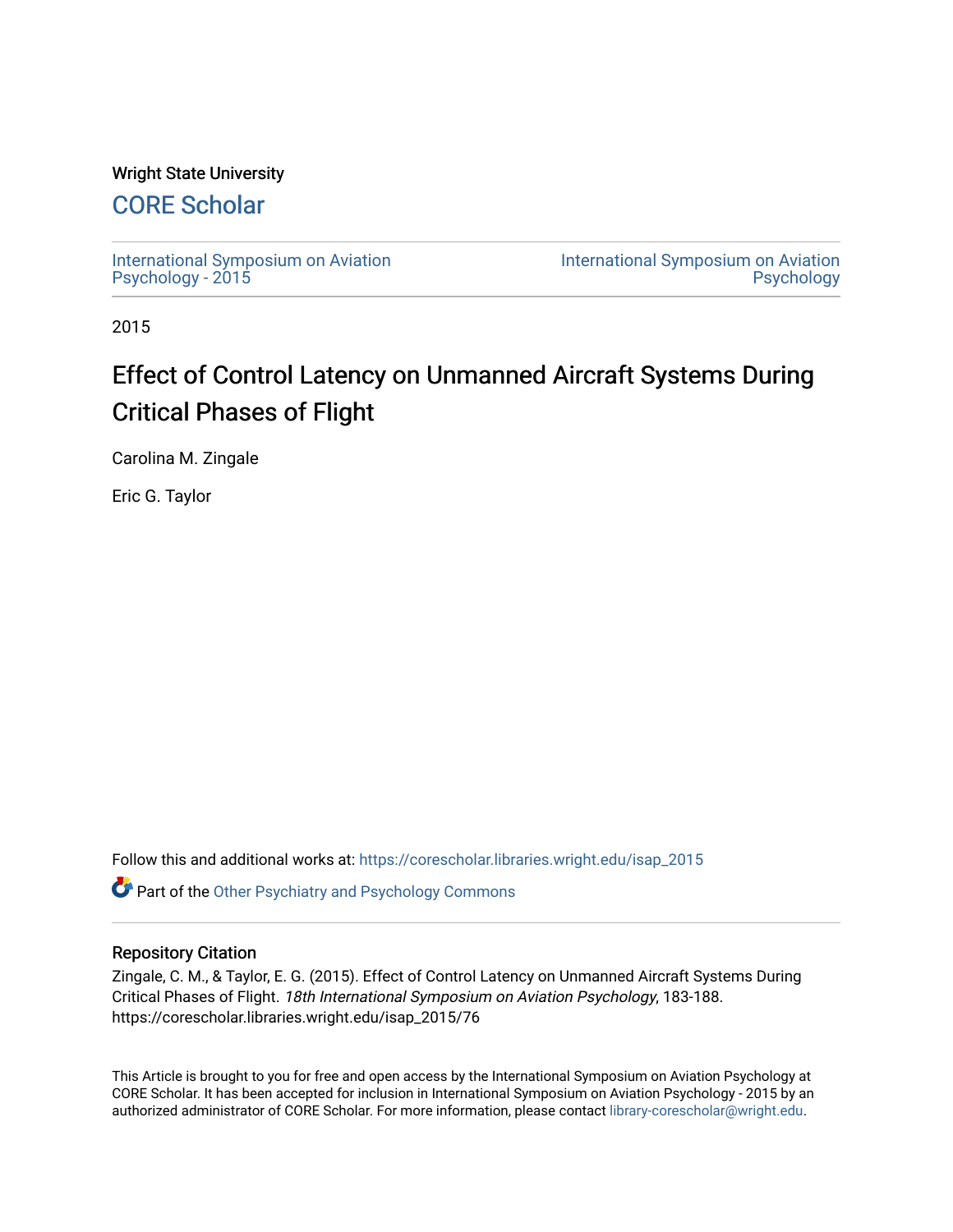### EFFECT OF CONTROL LATENCY ON UNMANNED AIRCRAFT SYSTEMS DURING CRITICAL PHASES OF FLIGHT

Carolina M. Zingale, Ph.D. Federal Aviation Administration, Human Factors Branch FAA William J. Hughes Technical Center, Atlantic City International Airport, NJ 08405

Eric G. Taylor, Ph.D. T.G. O'Brien & Associates, Inc. FAA William J. Hughes Technical Center, Atlantic City International Airport, NJ 08405

Unmanned Aircraft Systems (UAS) are controlled remotely via terrestrial or satellite-based radio link rather than by a pilot in the cockpit. The remote nature of the transmission results in latencies (time between pilot input and feedback indicating aircraft response) that are typically longer than those in manned aircraft. Researchers from the FAA Human Factors Branch conducted a simulation to investigate the effect of control latencies during takeoff and landing scenarios in UAS with low levels of automation. We evaluated one of four latencies (180, 494, 750, 1026 ms) in each test scenario. Half of the scenarios included crosswinds. Data obtained from 11 UAS pilots indicated that as latency increased aircraft performance and pilot ratings of aircraft handling were negatively affected (e.g., more deviations from pattern). Overall, control latencies above 494 ms adversely affected pilot and aircraft performance relative to baseline.

Unmanned aircraft systems (UAS) are increasingly identified for use in diverse activities such as aerial photography, package delivery, surveillance, and search and rescue. The Association for Unmanned Vehicle Systems International (Jenkins & Vasigh, 2013) predicted that the UAS industry will generate \$10 billion of annual revenue once UAS are integrated into the National Airspace System (NAS). To integrate UAS into the NAS, the FAA needs to determine the characteristics that define acceptable UAS performance to ensure that the NAS maintains the highest levels of safety and efficiency. UAS are piloted remotely via terrestrial or satellite-based radio link that result in control latencies that are typically longer than those in manned aircraft. UAS control latencies range from hundreds of milliseconds to several seconds (Walsh, 2009), whereas manned aircraft control latencies are typically less than 150 milliseconds (e.g., Berry, 1985). Control latencies have a substantial impact on precision motor control tasks (e.g., Chen, Haas, & Barnes, 2007) and this effect is difficult or impossible to overcome (Taylor & Zingale, 2014). Hence, it is essential for the FAA to know the specific impact that latencies of various magnitudes may have on UAS operations.

#### **Methods**

Eleven Air Force pilots, with experience in UAS launch and recovery (takeoff and landing) operations, participated in this simulation at the FAA William J. Hughes Technical Center's NextGen Integration and Evaluation Capability (NIEC) Laboratory. The pilots used a UAS simulator with a stick and rudder control system to complete short (7 minute) takeoff and landing scenarios under four different control latencies (180, 494, 750, 1026 ms). The latencies included the "TT95" values (time before which 95% of transactions are completed) reported by Walsh (2009) for line-of-sight (494 ms) and beyond-line-of-sight (1026 ms) operations. We included a baseline latency of 180 ms to correspond to the latency of a comparable aircraft with no wireless control link. Half of the scenarios included crosswinds. The simulator heads-up displays showed an out-the-window view from the UAS and, separately, showed an overview sectional map that depicted the traffic pattern overlays and a restricted operating zone (ROZ) outside the patterns. The simulator recorded pilot control inputs and aircraft performance outputs, positions, and attitudes. An FAA pilot who was part of the research team acted as the sensor operator (SO) to provide call-outs as requested by the pilot (e.g., stating current altitude) and to record the time at which a pilot indicated a need to execute a go-around.

#### **Experimental Design**

We had three primary independent variables: latency, phase of flight (takeoff vs. landing), and presence or absence of crosswinds (0 or 14 knots). We ran half of the test scenarios with left closed turns and the other half with right closed turns. We randomized test orders for each participant and counterbalanced test orders across participants.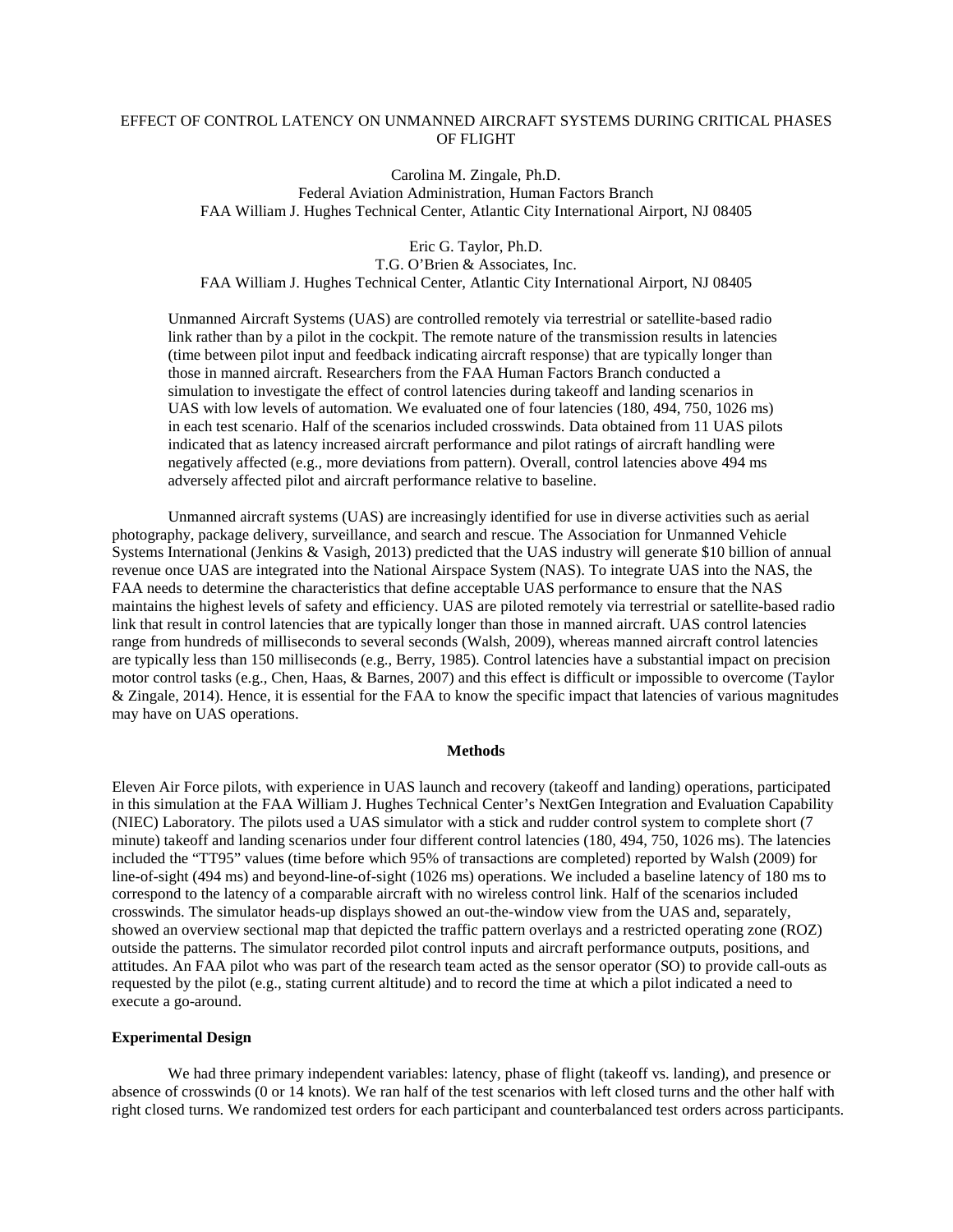#### **Procedure**

Before each scenario, the researchers informed the pilot of the control latency (180, 494, 750, or 1026 ms), whether or not crosswinds would be present, and the traffic pattern direction. For all scenarios, pilots were instructed to stay within  $+/- 100$  feet of the target altitude of 1,000 ft  $(+/- 10$  knots of the target velocity of 105 knots) and within  $+/-$  5 degrees heading as depicted by the pattern overlay. For takeoff scenarios, pilots were instructed to take off from the assigned runway, to climb to the traffic pattern altitude, and to make the appropriate turns. For landing scenarios, pilots started in the air at the mid-way point of the downwind leg and were instructed to complete their approach along the indicated pattern and come to a full stop on the runway. Pilots were told to *always land the aircraft* unless otherwise advised by their SO. In the event they would have executed a go-around, the pilots were instructed to alert the SO, who recorded this information. After each scenario, the pilots completed questionnaires that included the Cooper-Harper (CH) Handling Qualities Ratings Scale (Cooper & Harper, 1969) to provide an assessment of aircraft performance. Ratings on the CH scale range from 1 (*satisfactory*) to 10 (*uncontrollable*).

#### **Data Analysis**

We analyzed data on aircraft and pilot performance, including location of UAS during flight relative to pattern and runway centerline; variability in pilot command entries; deviation between target and actual UAS altitude; frequency of go-around requests; aircraft force at touchdown; and questionnaire ratings. We analyzed data from the takeoff and landing scenarios separately using Bayesian hierarchical linear modeling. We chose this framework because our design was unbalanced and to model outliers using robust estimation techniques (see Kruschke, 2010). Our predictor variables were latency, presence of crosswinds, and latency/crosswind interaction. To obtain credible values for our predictors, we estimated the "posterior" distribution of their regression coefficients via Markov Chain Monte Carlo. We report the "high-density interval" (HDI) from the posterior, or the range of most credible coefficients. Formally, the HDI is the interval corresponding to 95% of the posterior probability mass. Bayesian analysis does not entail the computation of *p*-values, but one may consider an effect "significant" if the HDI does not include 0. To provide maximum information pertaining to latency, we report the predicted impact of latency for conditions with crosswinds and without crosswinds separately. We do not provide HDIs for the effects of crosswinds because winds were not the focus of the report.

#### **Results**

We measured aircraft deviation from the flight path and runway centerline to evaluate performance while in the pattern and over the runway, respectively. Figure 1 presents the mean aircraft deviations from the pattern overlay for the takeoff scenarios (left) and the landing scenarios (right).



*Figure 1.* Summary of mean deviations from the pattern during takeoffs (left) and landings (right). Light grey points indicate means for each participant. Dark grey points indicate medians across participants. Black lines indicate the average regression fit from Bayesian analysis.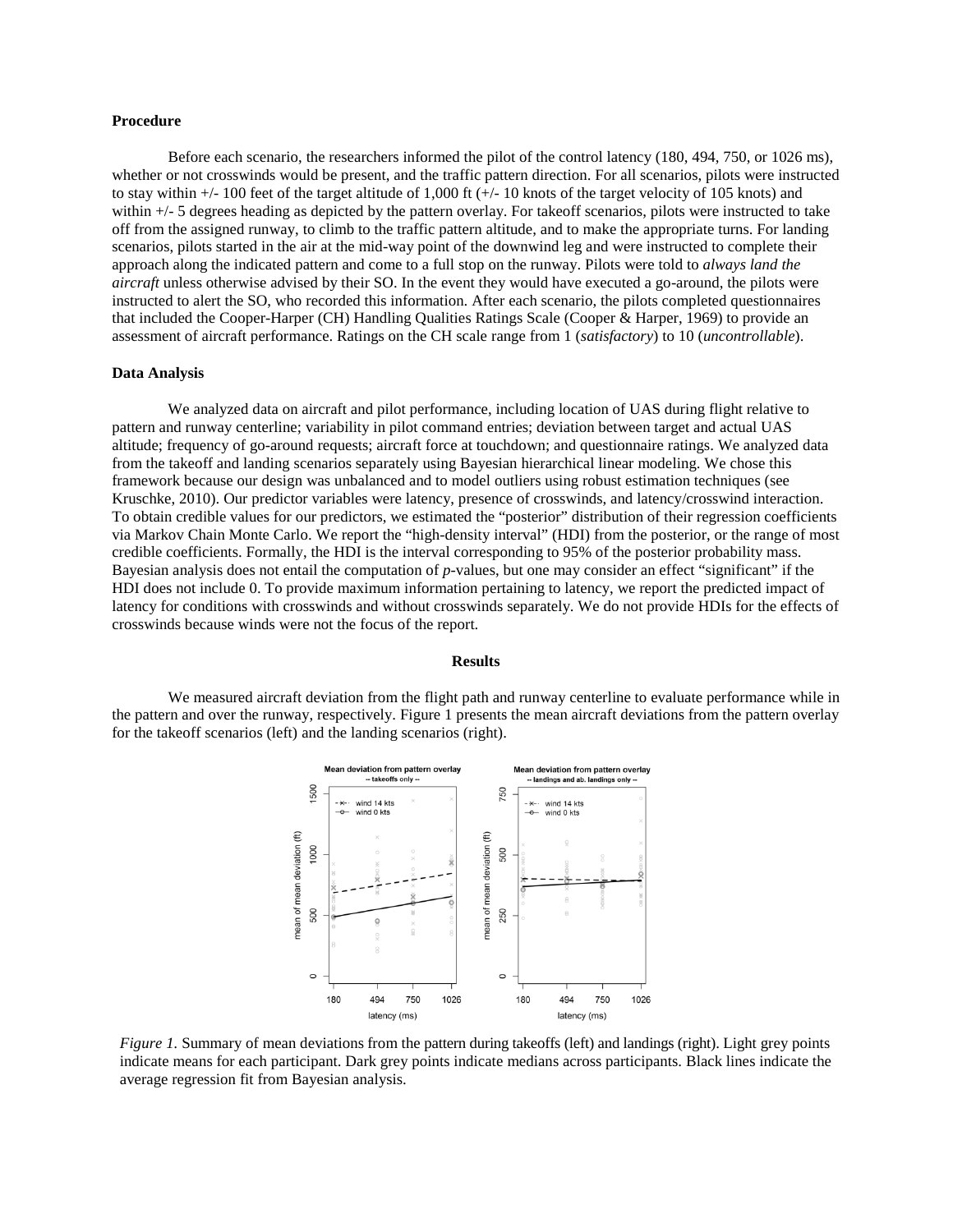For takeoffs, the effect of latency was significant with and without crosswinds. Credible values for the latency effect in the presence of crosswinds were between 0.0321 and 0.3425 (95% HDI): an increase between 32.1 and 342.5 feet per second of added latency. Credible values for the latency effect in the absence of crosswinds were between 0.0423 and 0.3501 (95% HDI): an increase between 42.3 and 350.1 feet per second of added latency. For landings, the effect of latency was not significant for either crosswind condition.

We evaluated pilot adherence to the target altitude of 1,000 ft  $(+/-100$  ft) while in the pattern. Figure 2 presents the aircraft deviations from the target altitude for takeoffs (left) and landings (right). For takeoffs, only the effect of latency in the presence of crosswinds was significant, with credible values between 0.0015 and 0.0428 (95% HDI): an increase between 1.5 and 42.8 feet per second of added latency. For landings, the effect of latency was not significant for either crosswind condition.



*Figure 2.* Summary of mean aircraft altitude deviations during takeoffs (left) and landings (right). Light grey points indicate means for each participant. Dark grey points indicate medians across participants. Black lines indicate the average regression fit from Bayesian analysis.

We measured the number of times the participants indicated they would have executed a go-around for each latency and crosswind condition. Figure 3 presents the mean proportion of indicated go-arounds for each latency condition. In this analysis, we used a logistic link function to model the raw binary responses. Only the effect of latency in the absence of crosswinds was significant, with credible values between 0.0003 and 0.0032 (95% HDI): an increase of approximately 17% more go-arounds from 0 to 1 seconds of latency.



*Figure 3.* Summary of mean proportion of indicated go-arounds. Light grey points indicate means for each participant. Black points indicate means across participants. Black lines indicate the average regression fit from Bayesian analysis.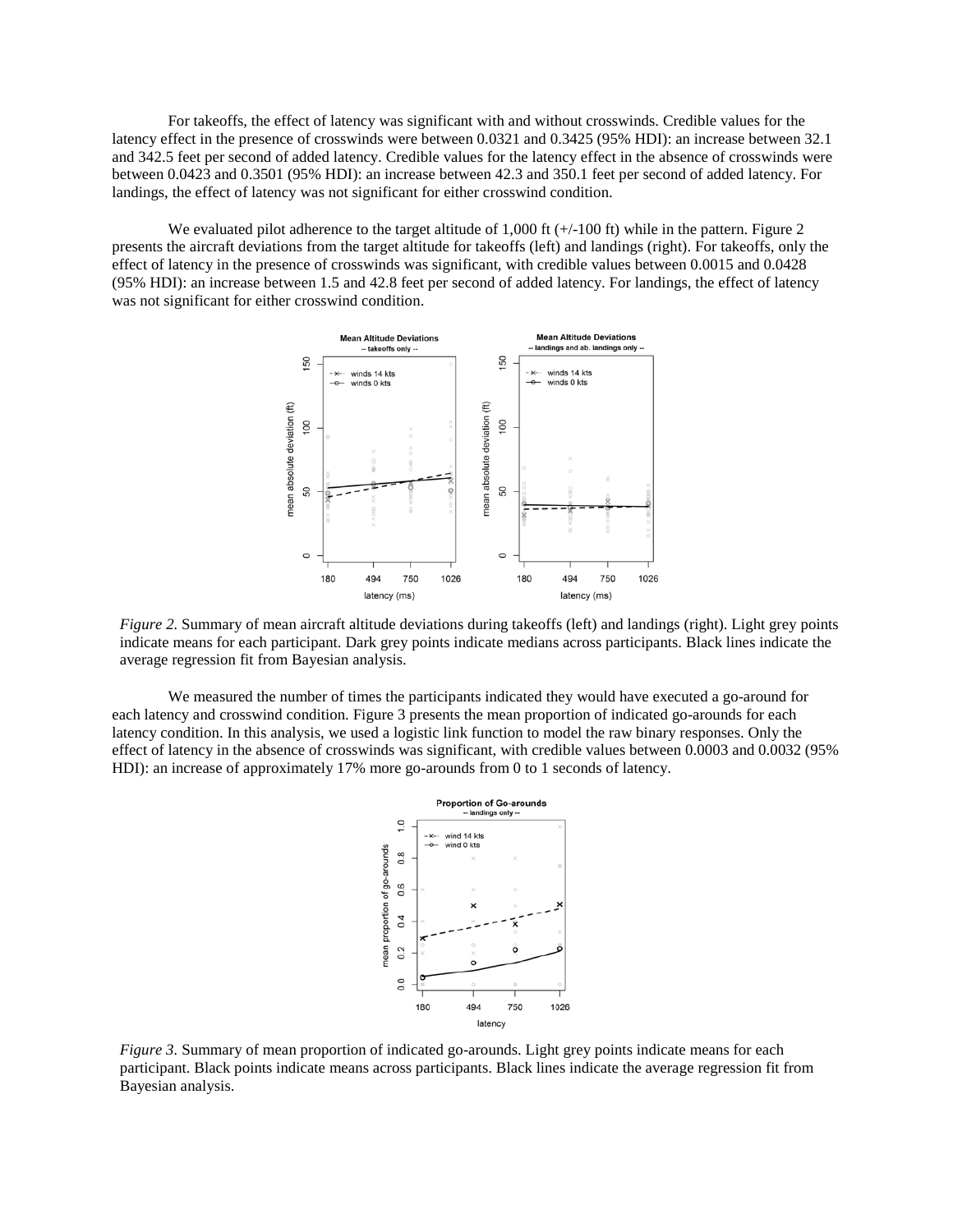For landing scenarios, we also evaluated force of the unmanned aircraft (UA) at touchdown by analyzing the weight applied to the UA landing gear. We computed the maximum weight across the first five seconds after the initial point of touchdown. An example of a rough landing showed a weight of  $\sim$ 7,000 lbs applied at the initial point of touchdown, then another weight of ~15,000 lbs shortly after—whereas, an example of a smooth landing showed a weight of ~2,500 lbs applied at the initial point of touchdown. On average, maximum force at touchdown values for each pilot ranged, approximately, from 5,000 to 15,000 lbs. Only the effect of latency in the absence of crosswinds was significant, with credible values between 0.4510 and 5.6004 (95% HDI): an increase between 451.0 and 5,600.4 lbs per second of added latency.

For each pilot, we calculated the mean and maximum pilot CH rating for each combination of latency and crosswind conditions. We considered the maxima in addition to the means because allowable control latencies for UAS must ensure acceptable performance across a range of performance levels, not merely the average. The effect of latency, with and without crosswinds, was significant for both the mean and maximum ratings (see Figure 4). For mean ratings, credible values for the latency effect in the presence of crosswinds were between 0.0028 and 0.0052 (95% HDI): an increase in 2.8 to 5.2 points on the CH scale per second of added latency. Credible values for the latency effect in the absence of crosswinds were between 0.0022 and 0.0042 (95% HDI): an increase in 2.2 to 4.2 points on the CH scale per second of added latency. Maximum ratings were 1-2 points higher than mean ratings. For maximum ratings, credible values for the latency effect in the presence of crosswinds were between 0.0029 and 0.0050 (95% HDI): an increase in 2.9 to 5.0 points on the CH scale per second of added latency. Credible values for the latency effect in the absence of crosswinds were between 0.0027 and 0.0049 (95% HDI): an increase in 2.7 to 4.9 points on the CH scale per second of added latency. Critically, latencies in excess of 494 ms in conditions with 14 knot crosswinds resulted in maximum ratings in the "inadequate" handling qualities range.



*Figure 4.* Summary of mean and maximum Cooper-Harper ratings. Light grey points indicate individual means for each participant. Black points indicate means across participants. Black lines indicate the average regression fit from Bayesian analysis.

We also considered objective measures of control difficulty by evaluating two measures of pilot command input variability for yaw, pitch, and roll per scenario: (1) the standard deviations of the control surface deflections to capture the frequency and magnitude of command use and (2) the maximum input deflections to capture the most extreme inputs. The results from these analyses revealed that the participants used significantly more variable and extreme yaw inputs when aircraft were over the runway in conditions with higher control latencies (see Figure 5). The effect of latency on standard deviations of control surface deflections was significant with and without crosswinds. Credible values for the latency effect in the presence of crosswinds were between 0.00007 and 0.0025 (95% HDI): an increase between 0.07 and 2.5 degrees per second of added latency. Credible values for the latency effect in the absence of crosswinds were between 0.0006 and 0.0030 (95% HDI): an increase between 0.6 and 3.0 degrees per second of added latency. Likewise, the effect of latency on maximum input deflections was significant with and without crosswinds. Maximum yaw inputs indicated that the credible values for the latency effect in the presence of crosswinds were between 0.00005 and 0.0050 (95% HDI): an increase between 0.05 and 5.0 degrees per second of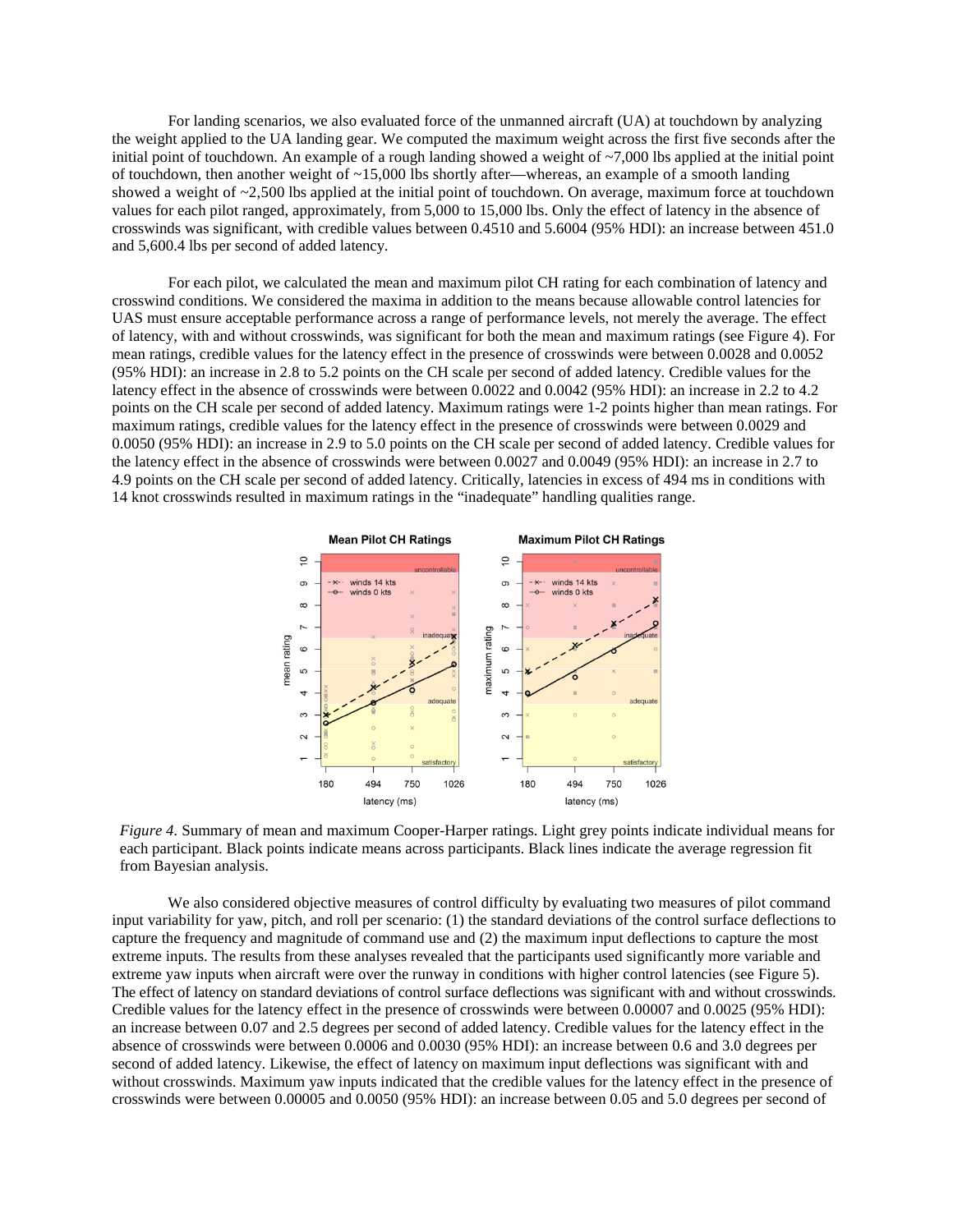added latency. Credible values for the latency effect in the absence of crosswinds were between 0.0015 and 0.0076 (95% HDI): an increase between 1.5 and 7.6 degrees per second of added latency.



*Figure 5.* Summary of yaw input standard deviations (left) and maximum inputs (right) for aircraft over the runway in takeoff and landing conditions. Light grey points indicate means for each participant. Black points indicate means across participants. Black lines indicate the average regression fit from Bayesian analysis.

#### **Discussion**

Our simulation found that longer control latencies had an adverse effect on aircraft and pilot performance during takeoffs and landings in UAS with low levels of automation. These findings are consistent with prior research in aircraft simulators and in generic tracking tasks which show that latency impacts performance and subjective ratings of aircraft handling qualities. To our knowledge, however, this is the first study to directly measure the impact of latency on specific variables (e.g., go-around propensity and deviation from predetermined flight paths, which are directly relevant to UAS integration into the NAS).

We found that pilots indicated a need to execute more go-arounds with higher latencies. Nearly as many go-arounds were requested with 494 ms of latency as with 750 ms and 1026 ms. Force at touchdown as well as the number and extent of yaw inputs increased significantly as a function of latency. CH ratings increased notably with higher latencies, and maximum pilot CH ratings were in the "inadequate" range of the scale in conditions with latencies exceeding 494 ms when crosswinds were present. We also found that aircraft deviated more from the pattern and from the designated altitude with higher latencies during takeoffs. Interestingly, deviation from the runway centerline on landing was not significantly impacted by latency. We speculate that takeoffs in our simulation may have required more effort because the patterns called for the pilots to execute two turns almost immediately after takeoff. Thus, pilots may have been rushed to set their desired levels of power and trim commands. In contrast, pilots had more time during landing to prepare for final descent because the downwind leg allowed a long approach. Indeed, we designed our landing scenarios to incorporate a long approach based on feedback from UAS subject matter experts.

#### **Acknowledgments**

This research was sponsored by the Federal Aviation Administration's Unmanned Aircraft Systems Integration Office (AFS-80) and conducted internal to the FAA with support from T.G. O'Brien & Associates, Inc. to investigate the integration of UAS into the NAS. We thank Sabrina Saunders-Hodge (ANG-C2), Karen Buondonno (ANG-C32), and John Warburton (ANG-C32) for their leadership within the FAA UAS Matrix Team; FAA sponsors (AFS-80), Ben Walsh, Kerin Olsen, and Ken Fugate for their support and direction; FAA UAS subject matter experts, John Steventon, and Marcello Mirabelli (AFS-80) for helping to develop and execute the simulation; Phil Maloney (ANG-C31) and Jean-Christophe Geffard (General Dynamics Information Technology, Inc.) for preparing and monitoring the simulator; Dan Fumosa (General Dynamics Information Technology, Inc.) for